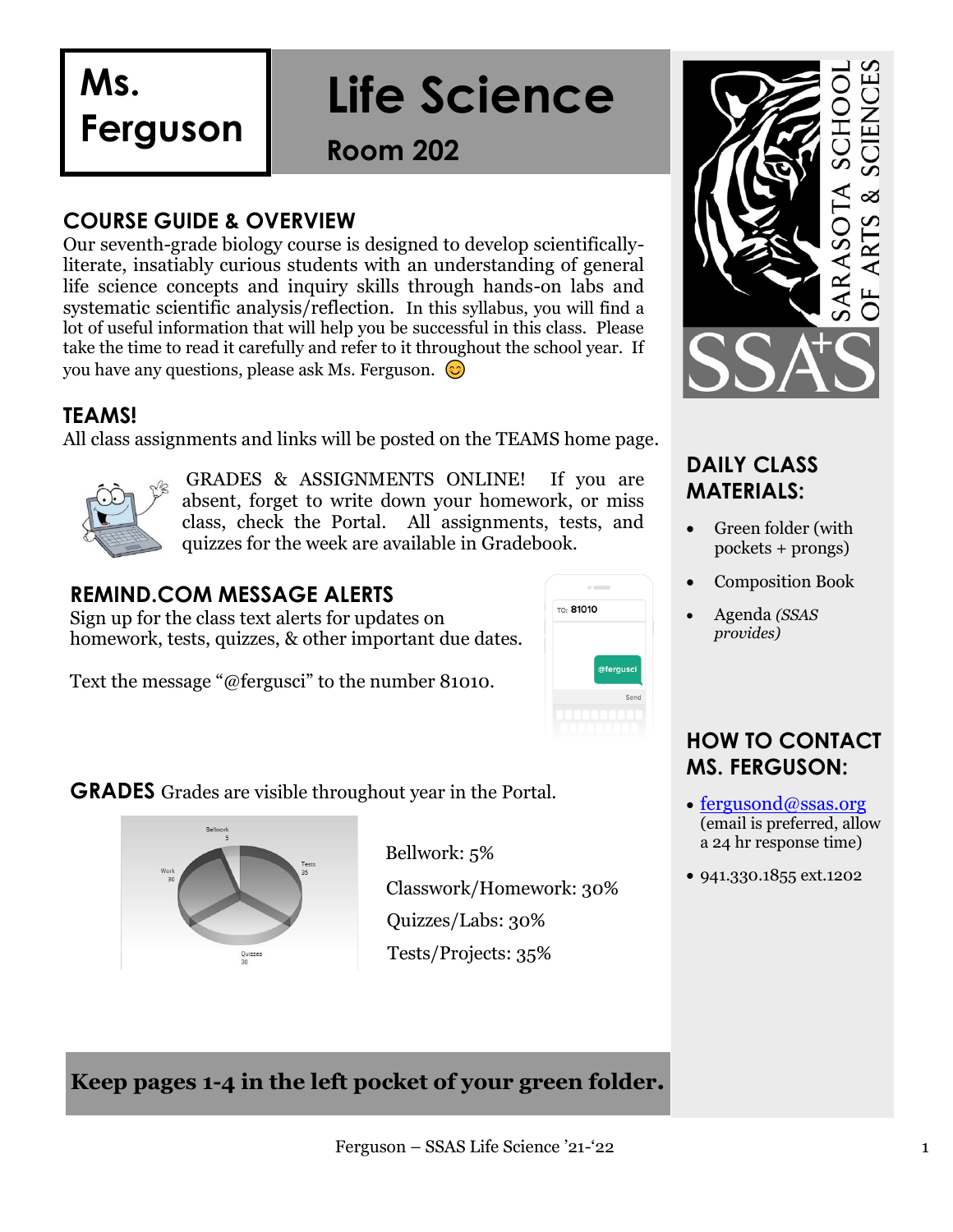### **TEXTBOOKS AND SUPPLEMENTALS**

Digital:

- Discovery Education Grades 6-8 Life Science Techbook
- [www.sciencenewsforstudents.org](http://www.sciencenewsforstudents.org/)

#### Paper:

- Discovery Education Core Text Companion
- Sciencesaurus: A Student Handbook
- Scholastic *Science World* Current Event Magazine

### **MAKE UP WORK**

The student has one school day to make up work for each school day excused absence (day for a day). For example, the student is out for 4 school days then the student has 4 school days to turn in the make- up work. Work can be made up for excused absences, out-of- school suspension, religious holidays, and excused tardies.

Students should use the extra copies bin, "ten day forecast" calendar in the classroom, and or TEAMS to find missing work/ make up work.

# *Engage, Enlighten, Empower* **Planned trips and holidays may**

### **TENTATIVE UNIT TOPICS:**

**Quarter 1:** Nature of Science, Process of Scientific Inquiry (Science Fair)

**Quarter 2**: Cell Theory & Structure; Cellular Transport, Classification, Human Body

**Quarter 3**: Genetics & Heredity; Cellular Division, Populations, Trophic Relationships

**Quarter 4**: Fossil record, Adaptation, Energy Flow in Ecosystems, Cellular Processes, Pathogens

**not apply—try to do make up work BEFORE your trip. Remember to email the principal for approval of trips.**

Parents may EMAIL THEIR TEAM LEADER to request make up work for any absences over two days.

Long term projects and tests scheduled before the absence do NOT apply. Students take test the day that they return.

### **LATE WORK**

Students must turn in work when it is due so that they do not lose points.

Late work will lose 10% each day that it is late.

They will be accepted, however, for at least a 50% before the quarter ends.

Plagiarism or copying work will result in a zero and a detention.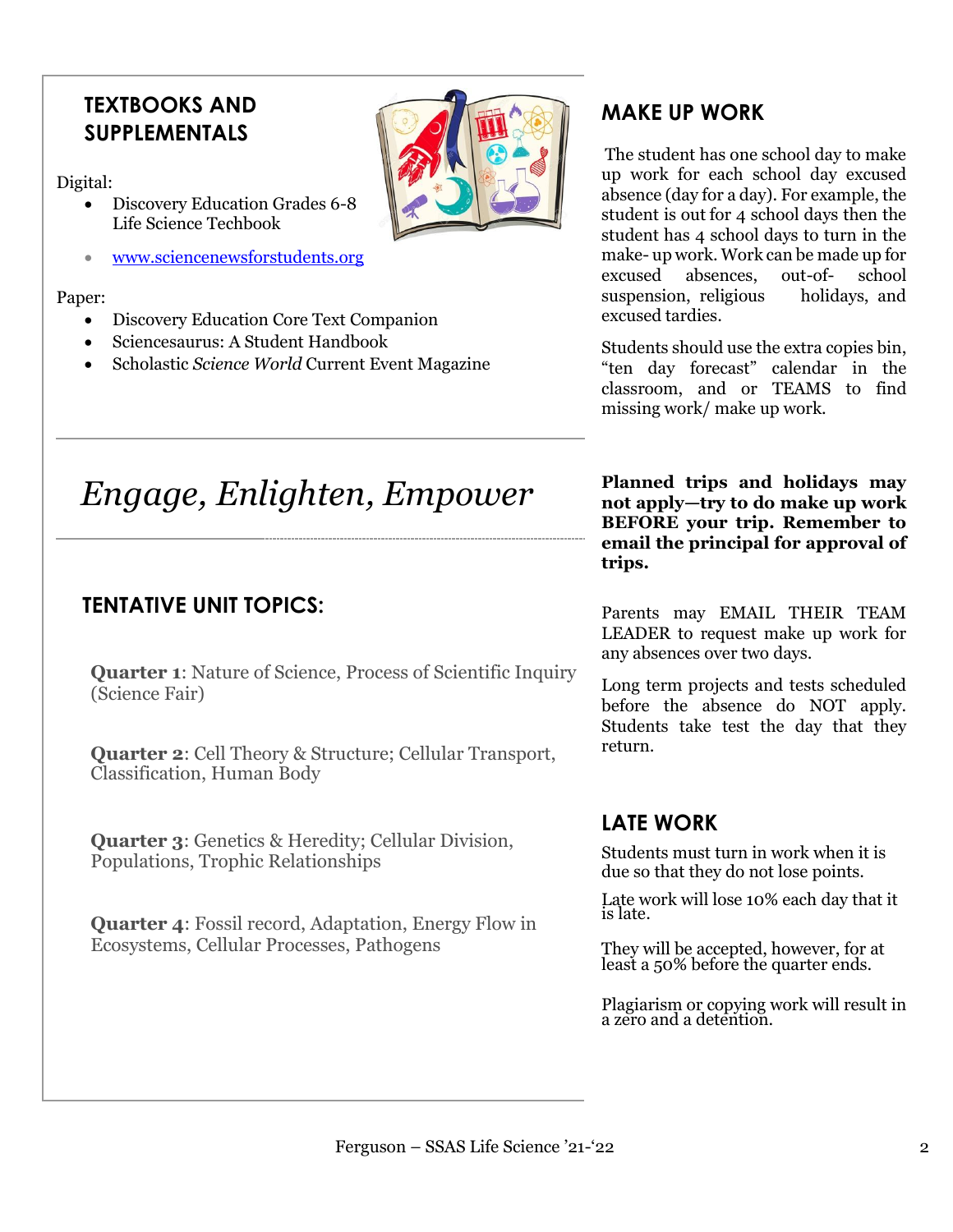

### **TENTATIVE SCIENCE FAIR DUE DATES**

- **9/7 Topic Checklist Due** with guardian signature
- **9/10 Phase One: Research Plan Due** (Question,

Hypothesis, Variables, Bibliography, Materials,

Procedures &

- **9/21 SF County Forms Due** (with req. signatures)
- **10/14 Background Research Paper Due** (Informative Essay

in collaboration with ELA class)

**9/28-10/14 Experimentation Phase** (Starts after teacher approval) Record all data and observations in logbook

**11/3 Analysis & Conclusion Due** (Tables, Graphs, Results,

Conclusion & abstract)

**11/10 FINAL PROJECT DUE**

**11/17 School Science Fair** (Selected Students Only)

### **Class Rules**

- Show respect to teachers, students, and property.
- Respect yourself
- Follow all directions.
- Raise your hand to be called upon.
- Be prepared to learn every day.

### **Class Consequences**

- 1. Warning (silent look or verbal)
- 2. Write the Rules
- 3. Behavior Essay w/ Contact Home
- 4. Detention w/ Contact Home
- 5. County Referral

## **Did you write your** name **on your pap** First Name Last Name

|                  | Períod |
|------------------|--------|
| Assígnment Títle | Date   |
|                  |        |
|                  |        |
|                  |        |

### **RESTROOM/ETC.**

### **How to Leave the Classroom**

- 1. Write a pass in your agenda, on today's date.
- 2. Write destination and time.
- 3. Bring to your teacher silently.
- 4. They will sign it
- 5. Leave quietly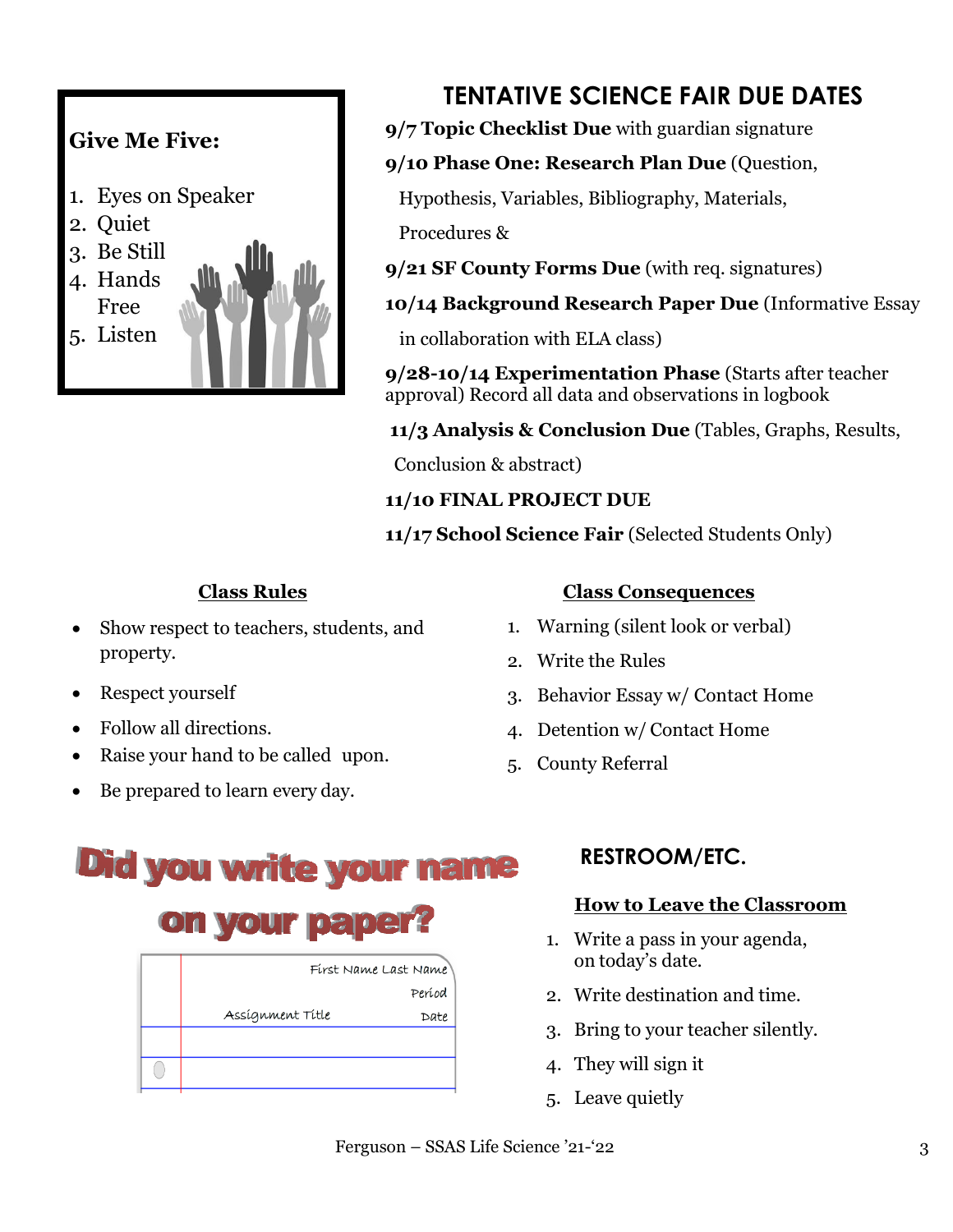| <b>Materials and Library Services</b><br><b>Parent Permission for Student Viewing of Video</b><br><b>Instructions:</b> The purpose of this form is to notify you, the parent or legal<br>guardian, that a PG, PG-13, R, NR video will be shown to your child's class.<br>Please read the information below pertaining to this material and write<br>your child's name in the area provided and check the appropriate line at the<br>bottom of this form. If you have questions or concerns, please contact<br>instructor directly.<br>Teacher: Ferguson<br>Contact Info: FergusonD@SSAS.org<br>Video Rating: PG13 |                            | <b>MPAA (Motion Picture Association of</b><br>America) Ratings Guide<br>G - General Audiences<br>*PG - Parental Guidance Suggested (Some<br>materials may not be suitable for young<br>children)<br>*PG-13 - Parents Strongly Cautioned<br>(Some materials may be inappropriate for<br>children under 13)<br>*R – Restricted (Anyone under 17 must be<br>accompanied by a parent or adult guardian<br>*NR – Not Rated (Film was never rated) |
|-------------------------------------------------------------------------------------------------------------------------------------------------------------------------------------------------------------------------------------------------------------------------------------------------------------------------------------------------------------------------------------------------------------------------------------------------------------------------------------------------------------------------------------------------------------------------------------------------------------------|----------------------------|----------------------------------------------------------------------------------------------------------------------------------------------------------------------------------------------------------------------------------------------------------------------------------------------------------------------------------------------------------------------------------------------------------------------------------------------|
| School: SSA+S                                                                                                                                                                                                                                                                                                                                                                                                                                                                                                                                                                                                     |                            |                                                                                                                                                                                                                                                                                                                                                                                                                                              |
| Films that may be shown in full:<br>(strike through any films that you object to)<br><b>TBA</b> (full length feature films are not generally<br>watched in science class)                                                                                                                                                                                                                                                                                                                                                                                                                                         | <b>Jurassic Park PG-13</b> | Films that will be shown in excerpt:<br>(strike through any films that you object to)<br>(approximately $25:00 - 1:15$ )                                                                                                                                                                                                                                                                                                                     |
| This material has been selected by the teacher because it supports the classroom curriculum and supports one                                                                                                                                                                                                                                                                                                                                                                                                                                                                                                      |                            |                                                                                                                                                                                                                                                                                                                                                                                                                                              |
| or more of the guidelines listed below for selecting appropriate material for instruction:                                                                                                                                                                                                                                                                                                                                                                                                                                                                                                                        |                            |                                                                                                                                                                                                                                                                                                                                                                                                                                              |
| <b>Education significance</b><br>Need and value to course<br><b>Reading Level</b><br>Relationship to course of study                                                                                                                                                                                                                                                                                                                                                                                                                                                                                              |                            | <b>Timeliness or Permanence</b><br>Organization/Presentation of content                                                                                                                                                                                                                                                                                                                                                                      |
| The principal has been notified that a rated film will be used in the classroom for education purposes: _____Yes____                                                                                                                                                                                                                                                                                                                                                                                                                                                                                              |                            | No                                                                                                                                                                                                                                                                                                                                                                                                                                           |
|                                                                                                                                                                                                                                                                                                                                                                                                                                                                                                                                                                                                                   |                            | $\lfloor$ DOB: $\lfloor$ / $\lfloor$ / $\lfloor$ / $\lfloor$ / $\lfloor$ / $\lfloor$ / $\lfloor$ / $\lfloor$ / $\lfloor$ / $\lfloor$ / $\lfloor$ / $\lfloor$ / $\lfloor$ / $\lfloor$ / $\lfloor$ / $\lfloor$ / $\lfloor$ / $\lfloor$ / $\lfloor$ / $\lfloor$ / $\lfloor$ / $\lfloor$ / $\lfloor$ / $\lfloor$ / $\lfloor$ / $\lfloor$ / $\lfloor$ / $\lfloor$ / $\lfloor$ / $\lfloor$ / $\$                                                   |
| I grant permission for my child to view the aforementioned video<br>Appropriate assignments and/or tests will be used to evaluate the subject covered.                                                                                                                                                                                                                                                                                                                                                                                                                                                            |                            |                                                                                                                                                                                                                                                                                                                                                                                                                                              |
| I do not grant permission for my child to view the aforementioned video<br>Provisions will be made for your child to have supervised, comparable instruction during the viewing time. Students<br>whose parents do not grant permission to view the material will not be penalized.                                                                                                                                                                                                                                                                                                                               |                            |                                                                                                                                                                                                                                                                                                                                                                                                                                              |
|                                                                                                                                                                                                                                                                                                                                                                                                                                                                                                                                                                                                                   |                            |                                                                                                                                                                                                                                                                                                                                                                                                                                              |
| Parent/Guardian Signature Date                                                                                                                                                                                                                                                                                                                                                                                                                                                                                                                                                                                    |                            |                                                                                                                                                                                                                                                                                                                                                                                                                                              |
| *Permission is required for viewing                                                                                                                                                                                                                                                                                                                                                                                                                                                                                                                                                                               |                            |                                                                                                                                                                                                                                                                                                                                                                                                                                              |
| Sign & return the final page, $p.5$ to Ms. Ferguson by Friday, $8/13$ .                                                                                                                                                                                                                                                                                                                                                                                                                                                                                                                                           |                            |                                                                                                                                                                                                                                                                                                                                                                                                                                              |